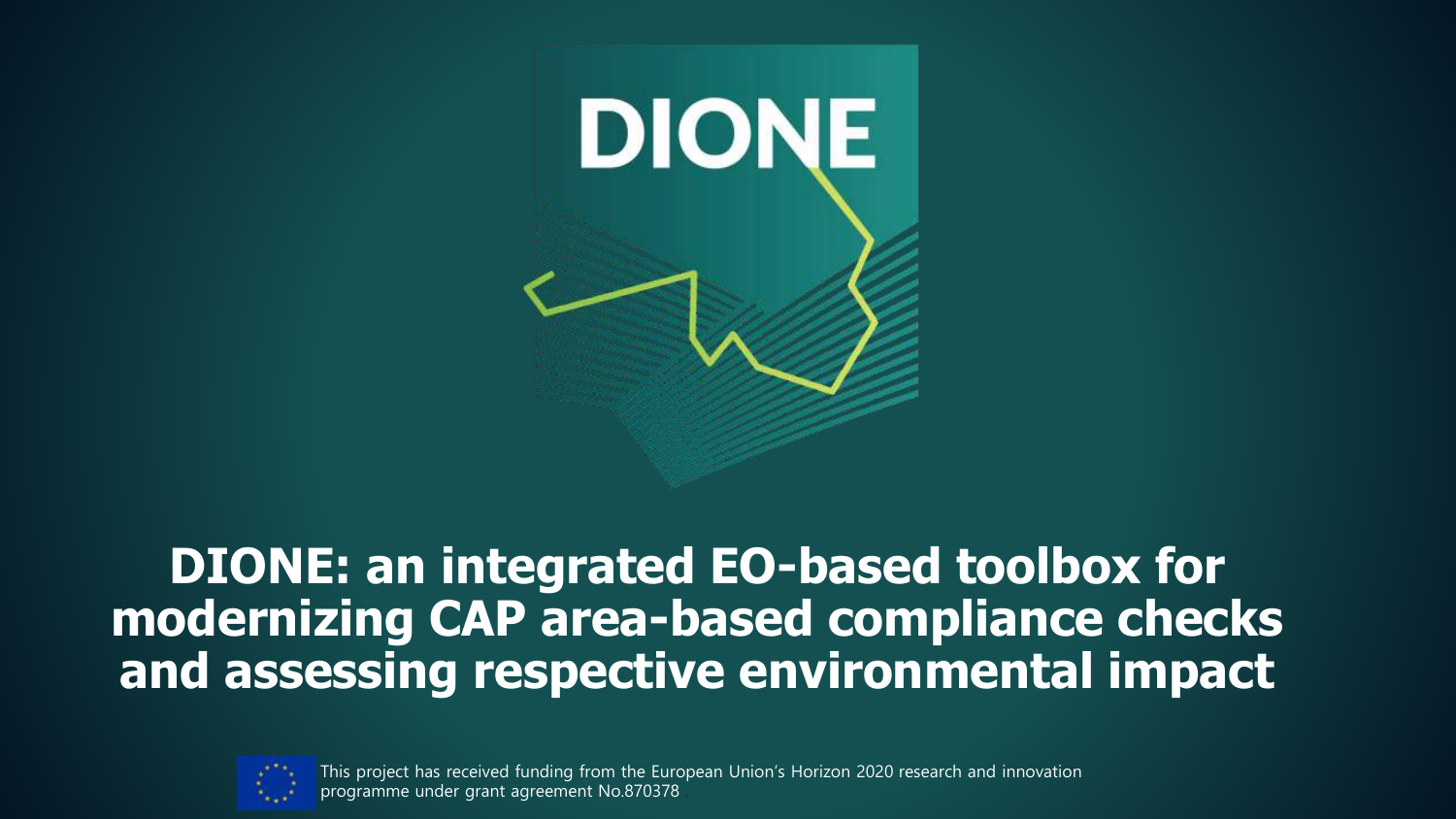

### **DIONE CONCEPT**

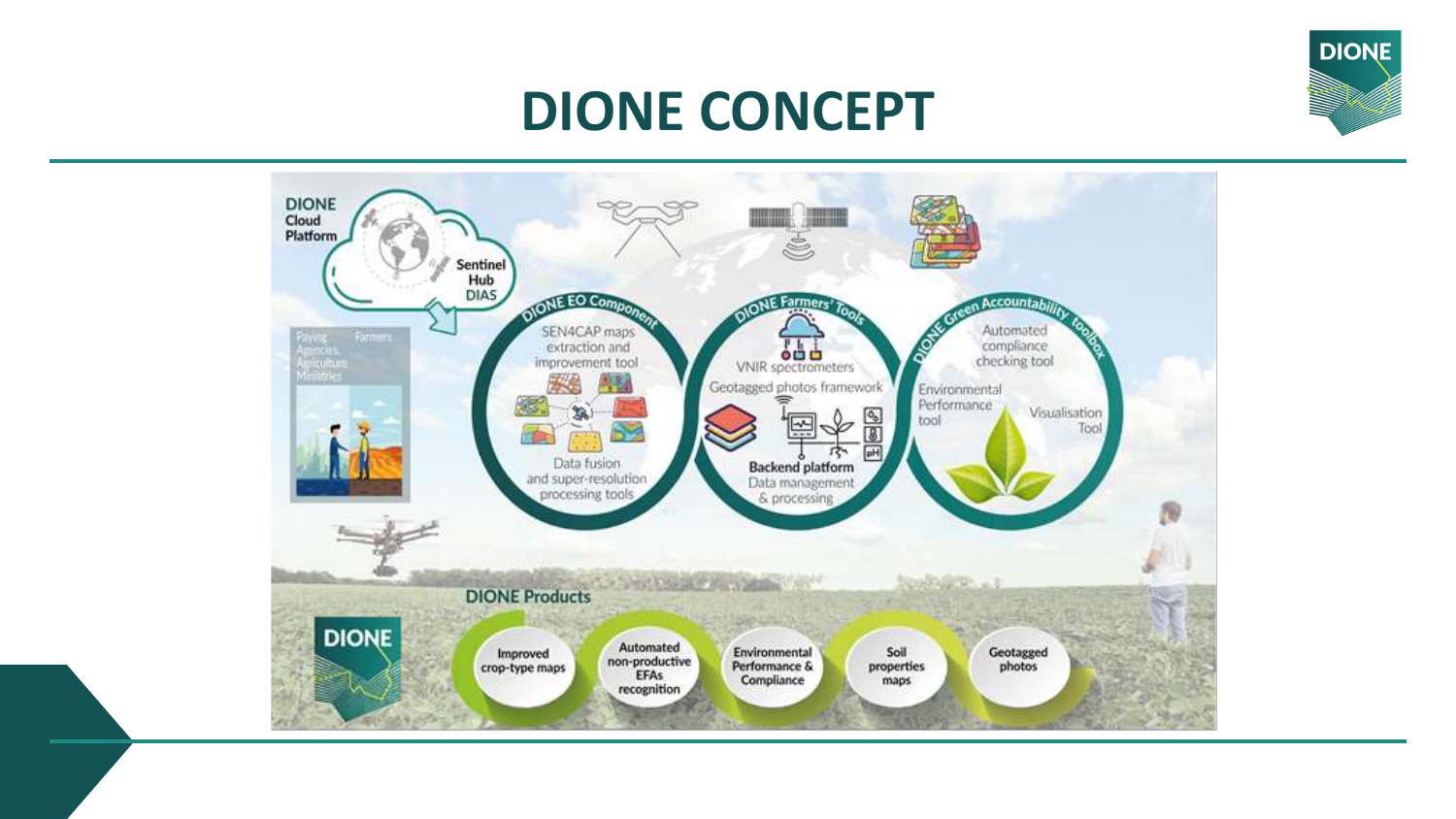

## **EO BASED AREA MONITORING SYSTEM**

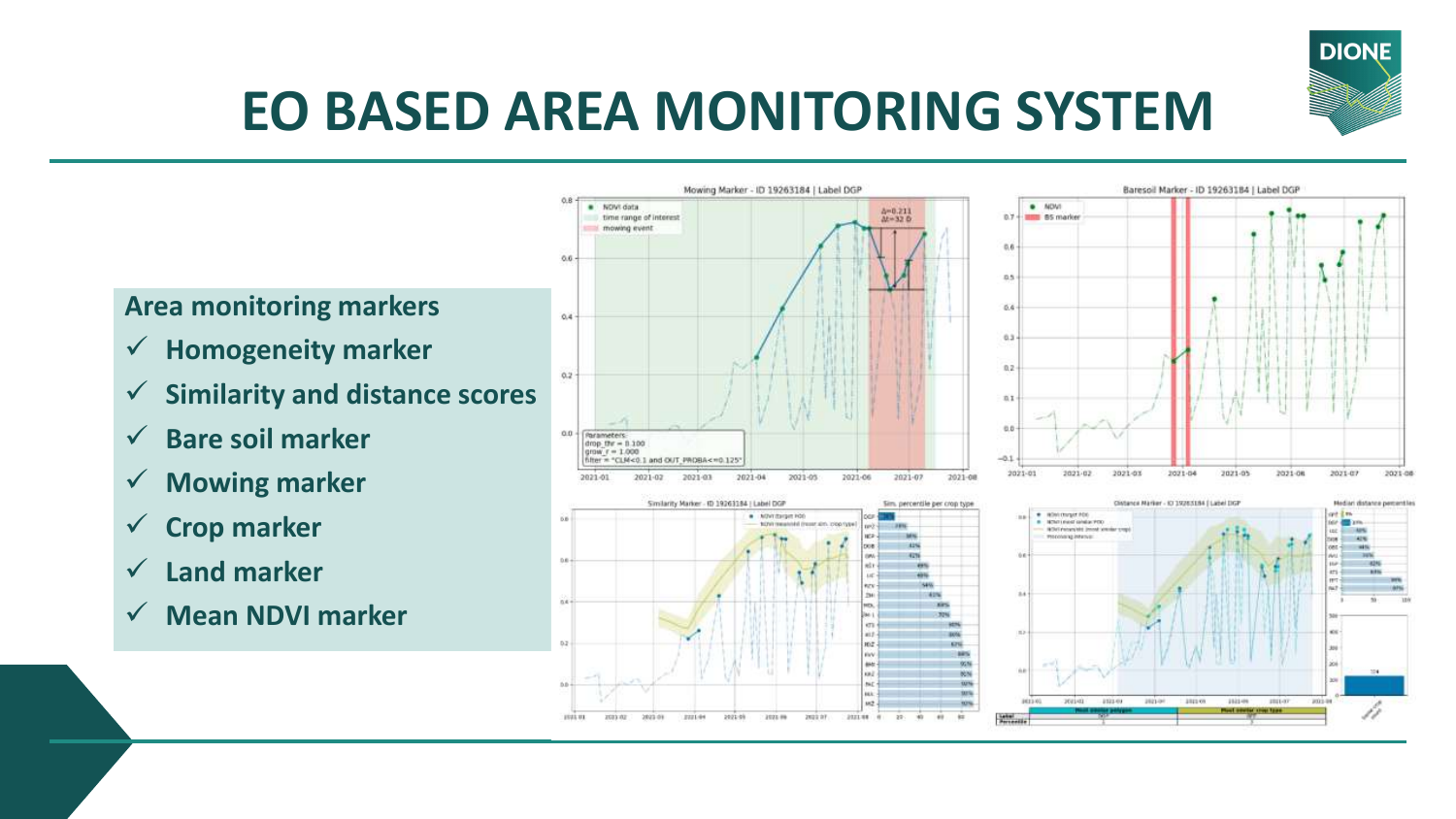# **EO BASED AREA MONITORING SYSTEM**



✓ **Combine free and open Sentinel data with high resolution drone and commercial data, using data fusion and super-resolution technologies so that EFA types of increased environmental impact are considered.**





**DIONE**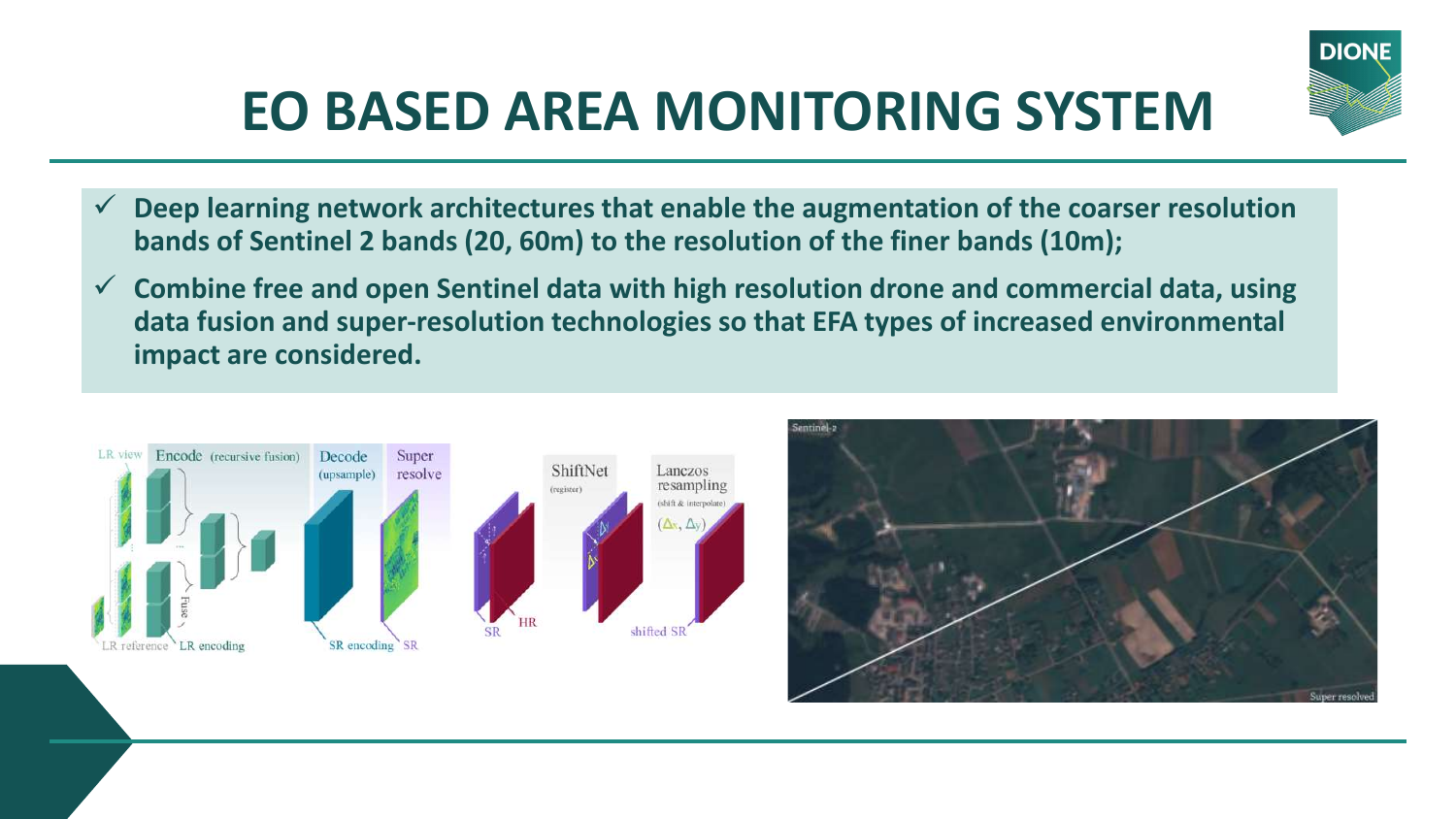

# **GEOTAGGED PHOTOS FRAMEWORK**

- ✓ **Navigation to parcel and defined spots**
- ✓ **Augmented Reality based user guidance**
- ✓ **Improved location accuracy (i.e. multiple location differentiators, EGNOS Data Access Service)**
- ✓ **Direct communication with PAs via push notifications - Supporting offline operations**
- ✓ **Lightweight digital signature scheme, image forensics (i.e. steganography, etc)**
- ✓ **Time and location integrity (EGNSS clock, OSNMA)**
- ✓ **Anonymisation of private data in the photos**

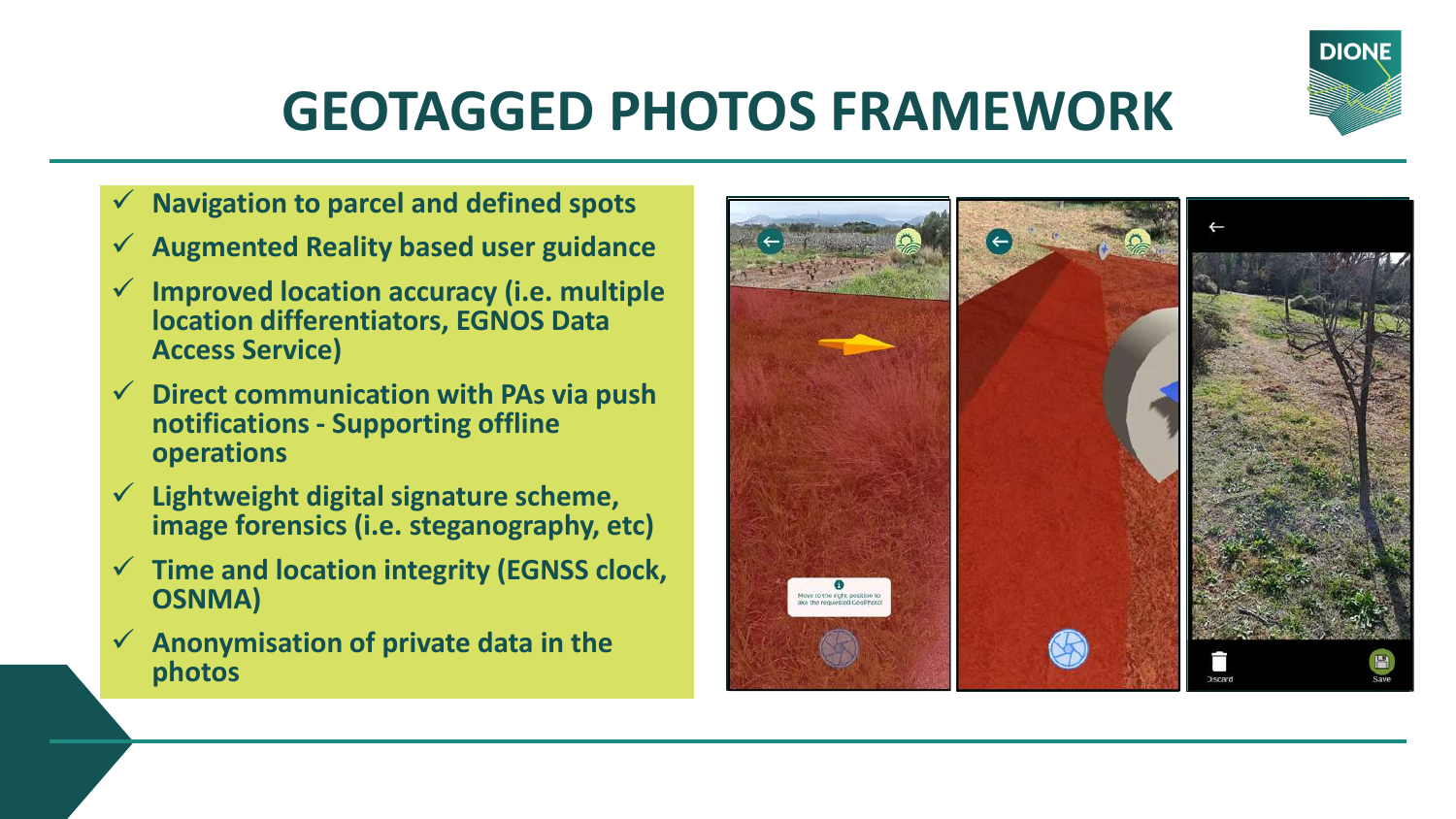

# **PORTABLE SOIL SCANNING SYSTEM**



- ✓ **Low-cost & portable spectral sensor (1750 to 2150 nm)**
- ✓ **Preprocessing od collected spectra including spectral standardization and outlier and novelty detection**
- ✓ **Machine learning tools which will transform the raw data collected through the in-situ soil scanning system to appropriate soil properties: SOC, clay, pH and CaCO3**
- ✓ **Combination of point measurements with EO imagery towards the delivery of spatially explicit maps (spiked bottom-up approach)**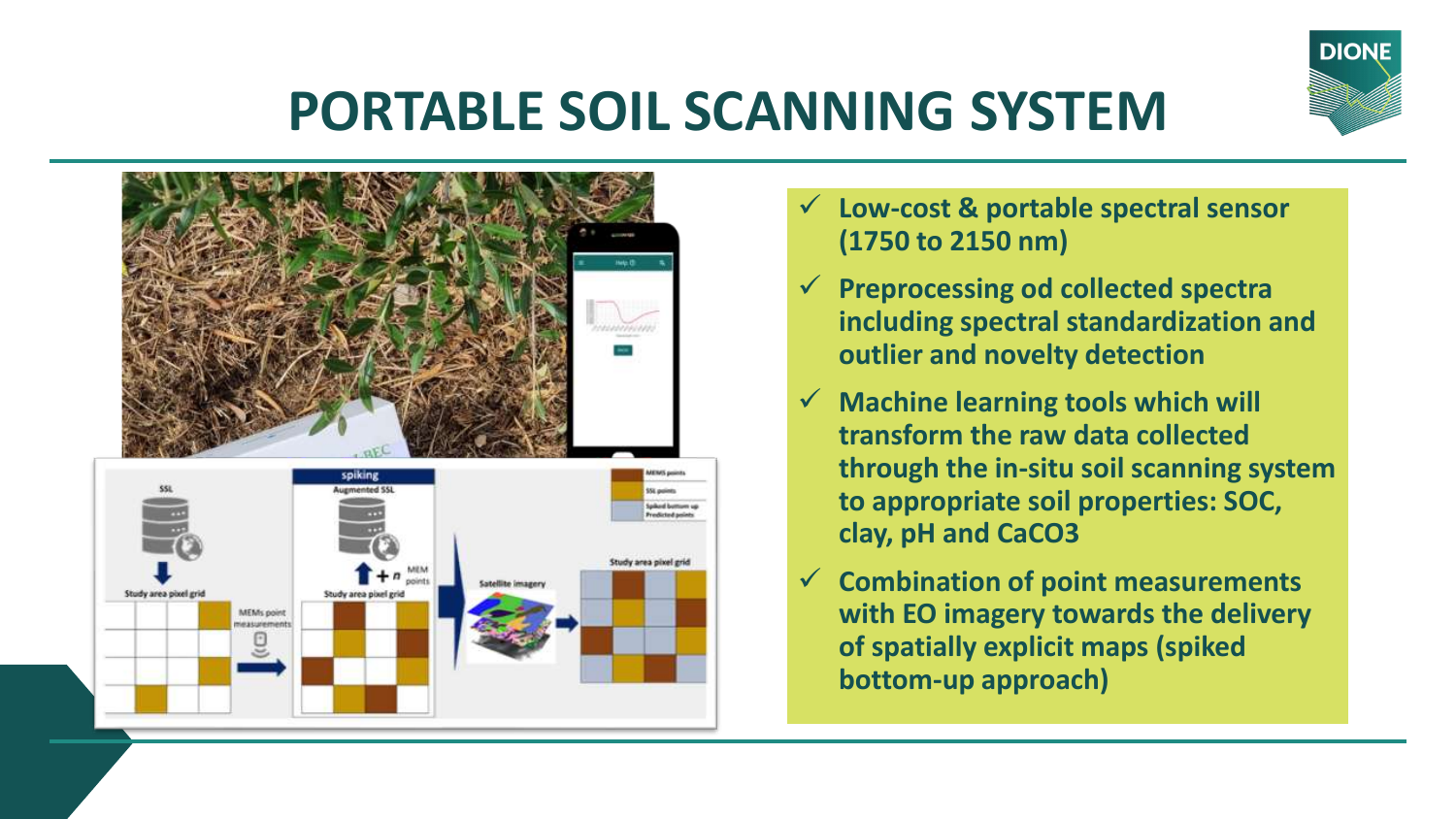

## **ENVIRONMENTAL PERFORMANCE TOOL**

| <b>Environmental</b><br>priorities | <b>Agri-environmental</b><br><b>indicators</b> | <b>Short definition (unit)</b>                                                                        |
|------------------------------------|------------------------------------------------|-------------------------------------------------------------------------------------------------------|
| Land and soil                      | Land cover change                              | Changes in land cover classified by type and size (%)                                                 |
|                                    | Soil erosion                                   | Estimated mean soil erosion rate in (t ha <sup>-1</sup> yr <sup>-1</sup> )                            |
|                                    | Soil organic matter                            | Mean organic matter concentration in arable land<br>(g/kg)                                            |
|                                    | Organic farming                                | Area under organic farming as a ratio of the total<br>utilized agricultural area (UAA)                |
| Water                              | Water quality                                  | Chl- $\alpha$ , TSM, Temperature (°C)                                                                 |
|                                    | Land irrigation                                | Irrigated land (ha)                                                                                   |
| Air quality and<br>climate change  | Greenhouse gases<br>emissions                  | methane (CH <sub>4</sub> ), nitrous oxide (N <sub>2</sub> O) and carbon<br>dioxide (CO <sub>2</sub> ) |
| Protected/<br>vulnerable           | <b>HNV</b> farmland                            | Agricultural areas (ha) under HNV areas                                                               |
|                                    | Natura 2000 areas                              | Agricultural areas (ha) under Natura 2000 areas                                                       |



**The selected indicators can be used to show progress towards fulfilling the EU standards on good agricultural and environmental condition of land (Good Agricultural and Environmental Conditions)**